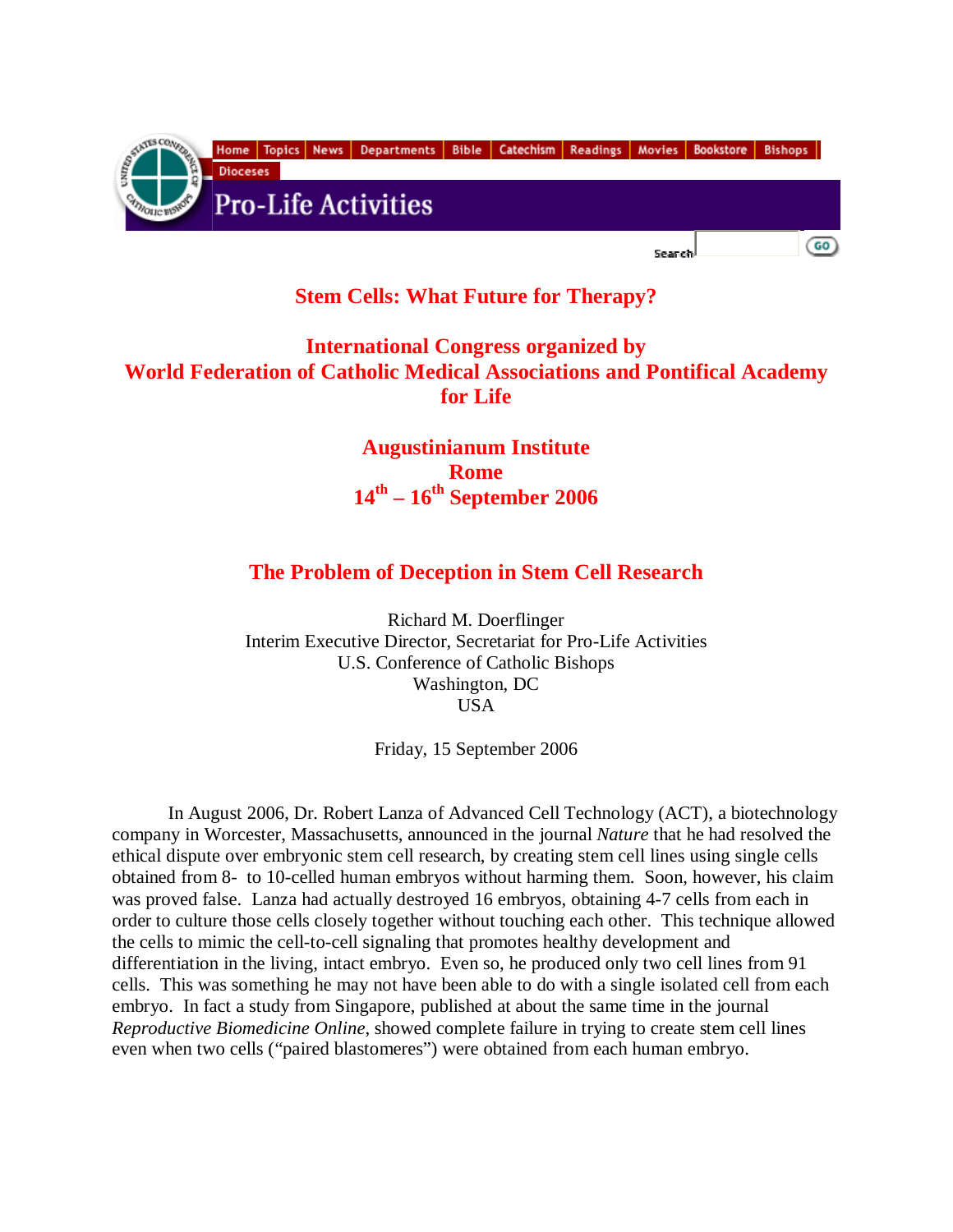All that Lanza showed was that he could kill embryos at an earlier stage than usual, and then sometimes trick the resulting cells into developing to a slightly later stage to produce a cell line. Even if he ultimately were to find a way to get one cell from each embryo to create a cell line, he would still be relying on an "embryo biopsy" procedure that sometimes harms the embryo and also has an unknown risk of harming any children later born alive. So he solved no ethical problem regarding the safety of the embryo. But he did highlight another ethical problem: deception in the field of embryonic stem cell research.

This is the latest in a series of deceptions. The human cloning hoax of Dr. Woo-Suk Hwang in South Korea damaged the credibility of another major journal, *Science*, which had published his studies in 2004 and 2005 claiming to show the successful cloning of human embryos for their stem cells. The researchers had also said they obtained women's eggs for this experiment from voluntary donors, using a careful informed consent process. By January 2006, however, these claims were proved false. Dr. Hwang's team had solicited over a hundred women (often with cash incentives) and even pressured female researchers to provide eggs for cloning experiments, at serious risk to the women's health; the team had failed to produce even one stem cell line, despite hundreds of cloning attempts using over two thousand eggs; and it covered up this failure by falsifying data and photographs in its articles.

Even more recently, another misrepresentation was admitted to by another prestigious journal. *The New England Journal of Medicine*, in a July 2005 article announcing "progress in human somatic-cell nuclear transfer," cited two studies in other journals that, according to the article, had used stem cells from "nuclear transfer" (cloned) human embryos. The journal wanted to emphasize that embryonic stem cells from human cloning had shown therapeutic benefits when transplanted into animals, so it could attack the Bush administration for its refusal to support so-called "therapeutic cloning." But in its July 27, 2006 issue, the journal finally had to admit that it had misrepresented these studies. The studies actually used stem cells from fertilized embryos – in fact, they used cell lines created before August 9, 2001 that were eligible for federal funds under President Bush's policy, and were funded by grants from the National Institutes of Health during his Administration. The journal had been alerted to this error by a reader in February 2006 – but waited until late July (when Congress's major votes on stem cell research were completed for the year) before admitting its mistake.

Some past misrepresentations have involved the same company that we began with, Advanced Cell Technology. In 2004, Robert Lanza of ACT announced in the journal *Circulation Research* that he had repaired heart damage in mice using "stem cells from cloned embryos," describing his study as "an important new paradigm" for human therapies. But the Online Data Supplement to his journal article revealed that this "new paradigm" actually required placing these cloned mouse embryos in a mouse's womb, growing them to a fairly late *fetal* stage, and then aborting them for their fetal stem cells. What Lanza really showed was that so-called "therapeutic cloning" may require "reproductive cloning," which almost everyone condemns. Once American lawmakers finally realized that some cloning studies required such "fetus farming," Congress unanimously voted to forbid such studies in humans.

Examples of exaggeration and misrepresentation on behalf of "miracle cures" from embryonic stem cells in the political debate are also numerous. Many speeches, news stories,